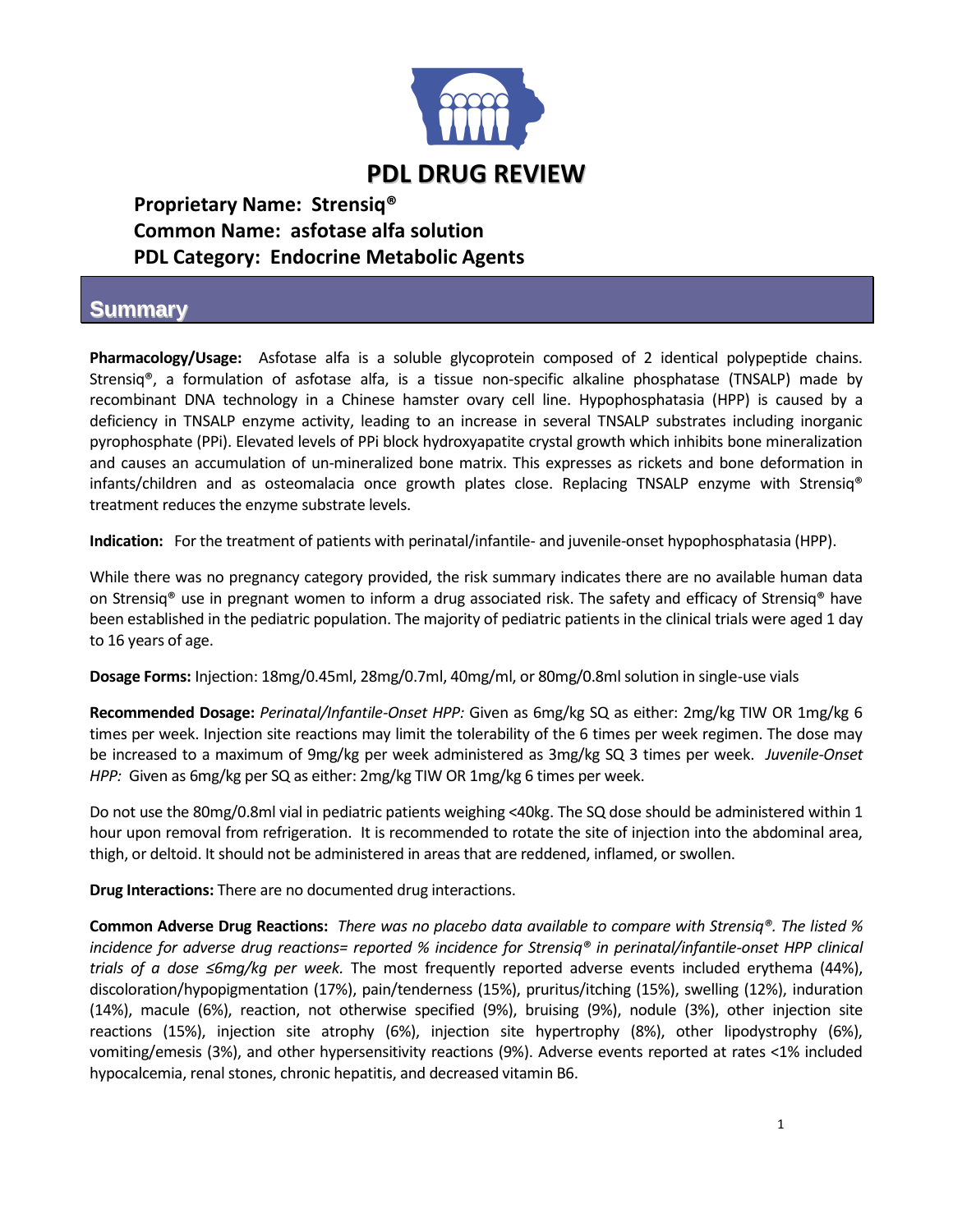During clinical trials with Strensiq®, 14% reported ectopic calcification of the eye (including the cornea and conjunctiva), and the kidneys (nephrocalcinosis). There was insufficient information to determine if the events were consistent with the disease or due to Strensiq® treatment. It is recommended to obtain baseline ophthalmology exams and renal ultrasounds and then periodically during treatment.

**Contraindications:** There are currently no contraindications listed with this product.

**Manufacturer:** Alexion Pharmaceuticals

**Analysis:** There were several studies performed to assess the safety and efficacy of Strensiq®. Study 1 was a small (N=11) 24 week prospective, single-arm study that included subjects aged 3 weeks to 39.5 months diagnosed with severe perinatal/infantile-onset HPP. Ten out of the 11 completed the study and continued treatment into the extension phase. Study 2 was a prospective open-label study (N=59) that included subjects aged 1 day to 78 months with perinatal/infantile-onset HPP. Survival and invasive ventilation-free survival were compared in Strensiq®-treated patients (Study 1 and 2) to a historical cohort of untreated patients with similar clinical characteristics. Results are shown in the table below.

|                                                                                | Strensig <sup>®</sup> | <b>Historical Controls</b> |  |  |  |
|--------------------------------------------------------------------------------|-----------------------|----------------------------|--|--|--|
| Survival                                                                       |                       |                            |  |  |  |
| N                                                                              | 68<br>48              |                            |  |  |  |
| Alive at point of last contact                                                 | 91%                   | 27%                        |  |  |  |
| <b>Hazard Ratio</b>                                                            | 0.14                  |                            |  |  |  |
| Kaplan-Meier estimate & alive at age 1 year (week 48)                          | 97%                   | 42%                        |  |  |  |
| <b>Invasive Ventilation-Free Survival</b>                                      |                       |                            |  |  |  |
| N                                                                              | 54<br>48              |                            |  |  |  |
| Alive & Not on ventilation at point of last contact                            | 25%<br>85%            |                            |  |  |  |
| <b>Hazard Ratio</b>                                                            | 0.21                  |                            |  |  |  |
| Kaplan-Meier estimate of Alive & not on ventilation at<br>age 1 year (week 48) | 31%                   |                            |  |  |  |

In patients who needed respiratory support, 81% (N=21/26) of the treated patients survived through their last assessment as compared with 5% (N=1/20) of historical controls.

In addition, radiographs were reviewed to assess HPP-related rickets, using the Radiographic Global Impression of Change (RGI-C) scale. Results included 64 subjects from Study 1 and 2, as well as 4 patients from Study 3, and patients having a minimum RGI-C score of +2 were defined as a responder. At the last assessment, 74% were rated as RGI-C responders in Strensiq®-treated patients, but comparative data was not available for historical controls.

Height and growth were measured by z-scores and are included in the table below.

|                           | Height Z-score  |              |                 |              | Weight Z-score  |              |                 |              |
|---------------------------|-----------------|--------------|-----------------|--------------|-----------------|--------------|-----------------|--------------|
|                           | <b>Baseline</b> |              | Last Assessment |              | <b>Baseline</b> |              | Last Assessment |              |
|                           | Mean            | Min, Max     | Mean            | Min, Max     | Mean            | Min, Max     | Mean            | Min, Max     |
| Studies 1 & 2<br>$(N=68)$ | $-3.3$          | $-10.1, 0.9$ | $-2.9$          | $-10.6, 0.4$ | $-3.2$          | $-23.8,0$    | $-2.4$          | $-20.9, 1.1$ |
| Study 3<br>$(N=4)$        | $-2.6$          | $-6.6, -0.7$ | $-1.5$          | $-5.8, 0.4$  | $-2.5$          | $-8.2, -1.0$ | $-1.5$          | $-5.4, 0.5$  |

Study 3 was a small prospective, open-label, 24-week study that included juvenile-onset HPP patients (N=8) and perinatal/infantile-onset HPP patients (N=5). All with juvenile-onset HPP entered the extension study and were treated for at least 48 months. Height and weight measurements (as measured by z-scores) with Strensiq®-treated subjects were compared with historical control/untreated subjects (N=32). Results are illustrated in the following table.